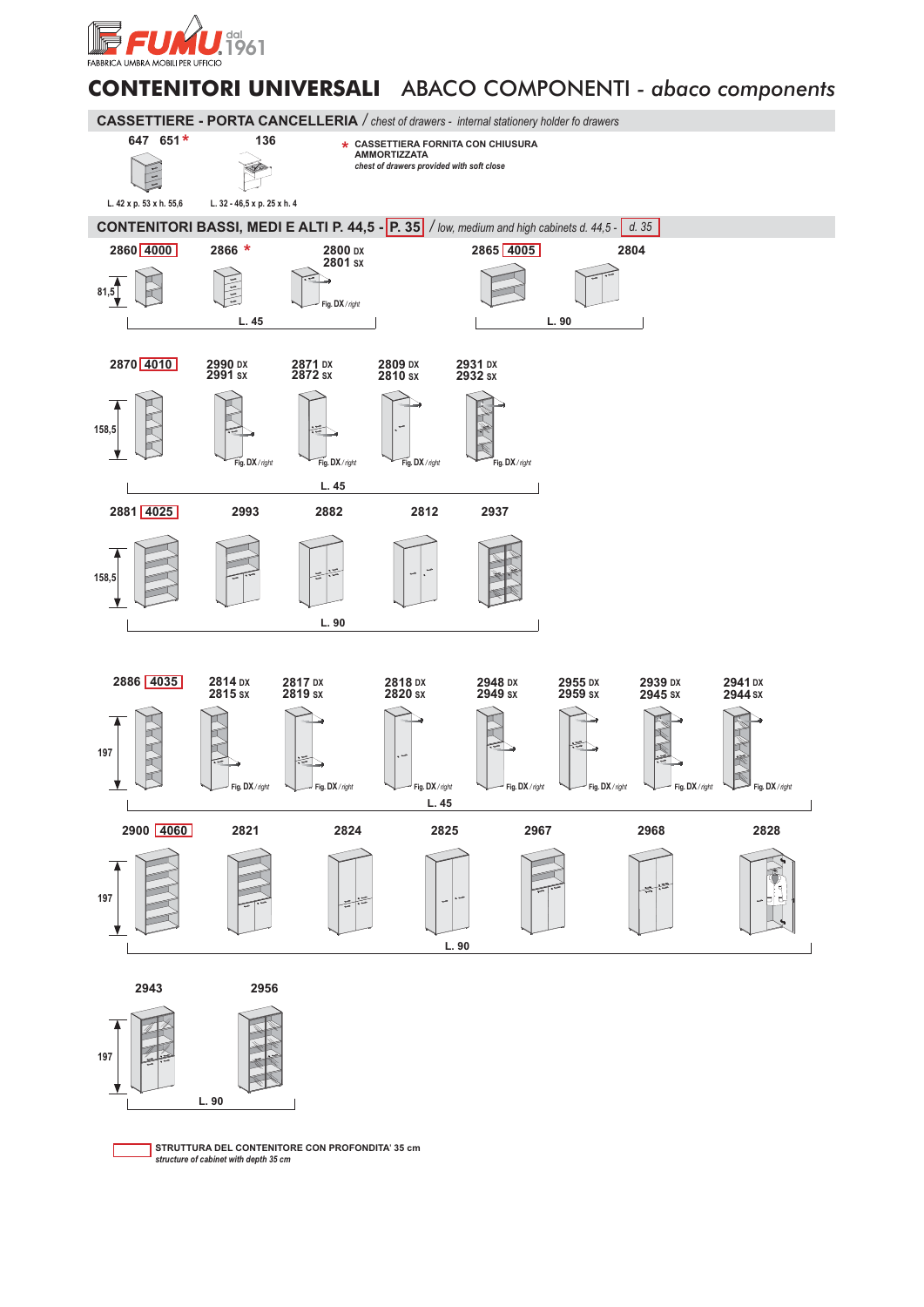

## **CONTENITORI UNIVERSALI** ABACO COMPONENTI *- abaco components*

**TOP SP. 1,8 cm PER CONTENITORI BASSI, MEDI E ALTI P. 44,5 - <b>P. 35** / top d. 44,5 - d. 35 for low, medium and high cabinets



## **ABACO PER L'UTILIZZO DELLE ANTE BASSE REVERSIBILI SU CONTENITORI A GIORNO**  *abacus for the use of the doors reversible low on cabinets*